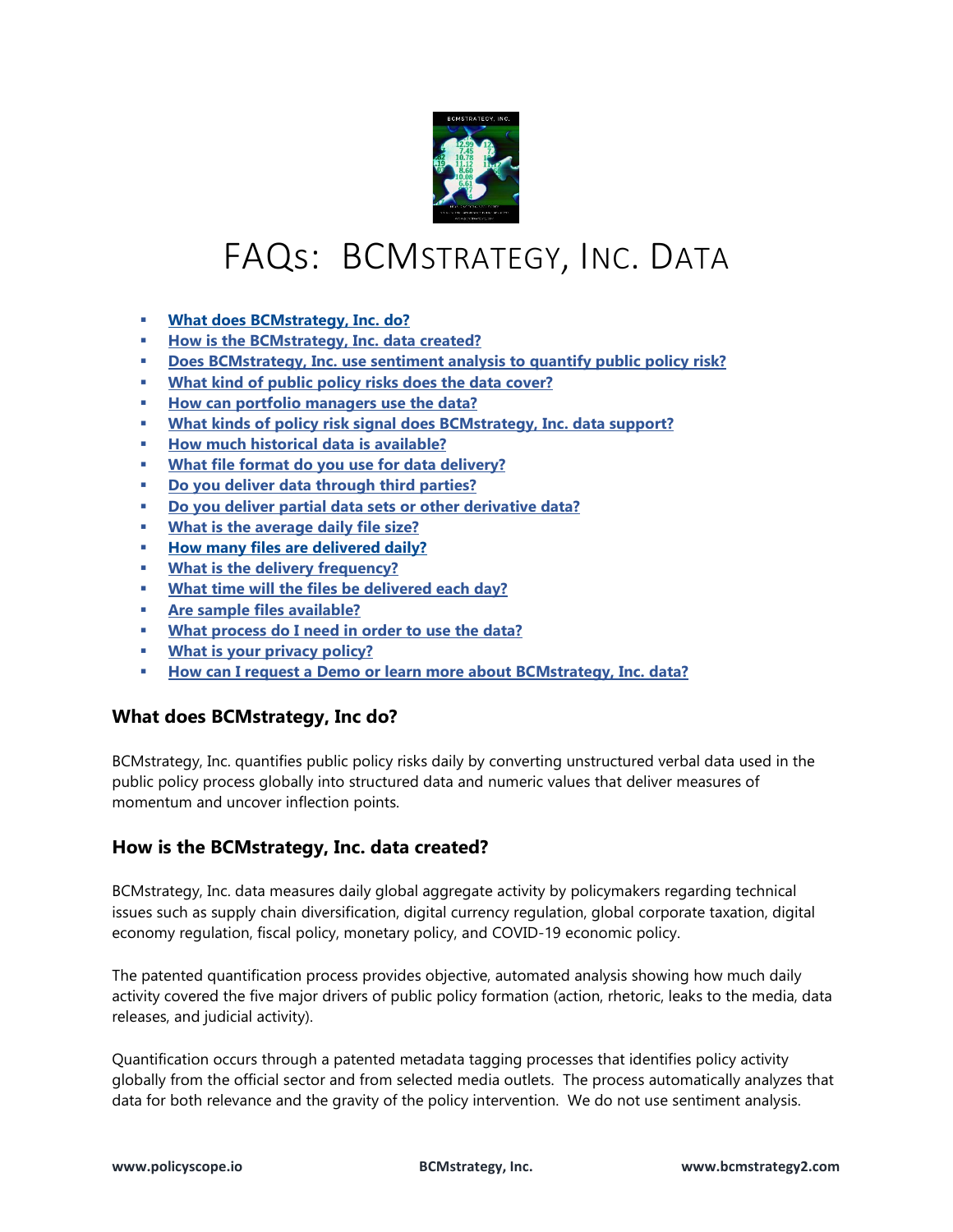Because our measurements are based on the activity, our data is insulated from hidden bias. Our patented process automatically assigns weights based on political science and law rather than opinion.

The weights depends on how close a policymaker might be to a final decision. The weights are assigned automatically, without human intervention.

## <span id="page-1-0"></span>**Does BCMstrategy, Inc. rely on sentiment analysis to quantify public policy risk?**

No.

## <span id="page-1-1"></span>**What kind of public policy risks does the BCMstrategy, Inc. data cover?**

The company's proprietary lexicon of over 900 technical policy terms across 15 policy sectors. From technical financial regulation to climate-related disclosures, to digital currency policy, global corporate/digital taxation, and tariff/trade issues the proprietary lexicons make it easy to monitor even the most obscure policy initiatives globally on a daily basis and measure the link between those issues and your portfolio exposures.

#### <span id="page-1-2"></span>**How can portfolio managers and investors use the data?**

BCMstrategy, Inc. in April 2021 mapped 900+ lexicon terms to 101 economic sectors and 8 high level asset classifications. The mapping makes it possible for portfolio managers to generate alerts keyed to when geopolitical or other public policy shifts occur in relation to specific industry sectors and asset classes. More sophisticated alerts can be created in relation to public policy reaction functions. BCMstrategy, Inc. has developed a preliminary set of signals that can generate actionable insights based on the data we have collected so far.

Additional sectoral and asset class maps will be rolled out for other lexicons based on customer demand.

## <span id="page-1-3"></span>**What kinds of policy risk signals does the data support?**

The data supports volatility-based and momentum-based measurements of global public policy risk for individual lexicon terms.

A1 (**Spot the Needle in the Haystack**): Because our system pairs 9+ layers of analytical automation with data visualizations that distinguish between the noise of the news cycle and actual government activity, your team can follow and identify specific key words and phrases whenever they pop up in the global public policy cycle. You can literally follow a small needle finely tuned to your strategic interest as it travels through the haystack of the noisy news cycle.

A2 (**Spot the Inflection Point**): In normal public policy cycles, rhetoric exceeds action from a volume perspective. Whenever the time series data shows action meeting or exceeding rhetoric within the last 24 hours, you can see an inflection point.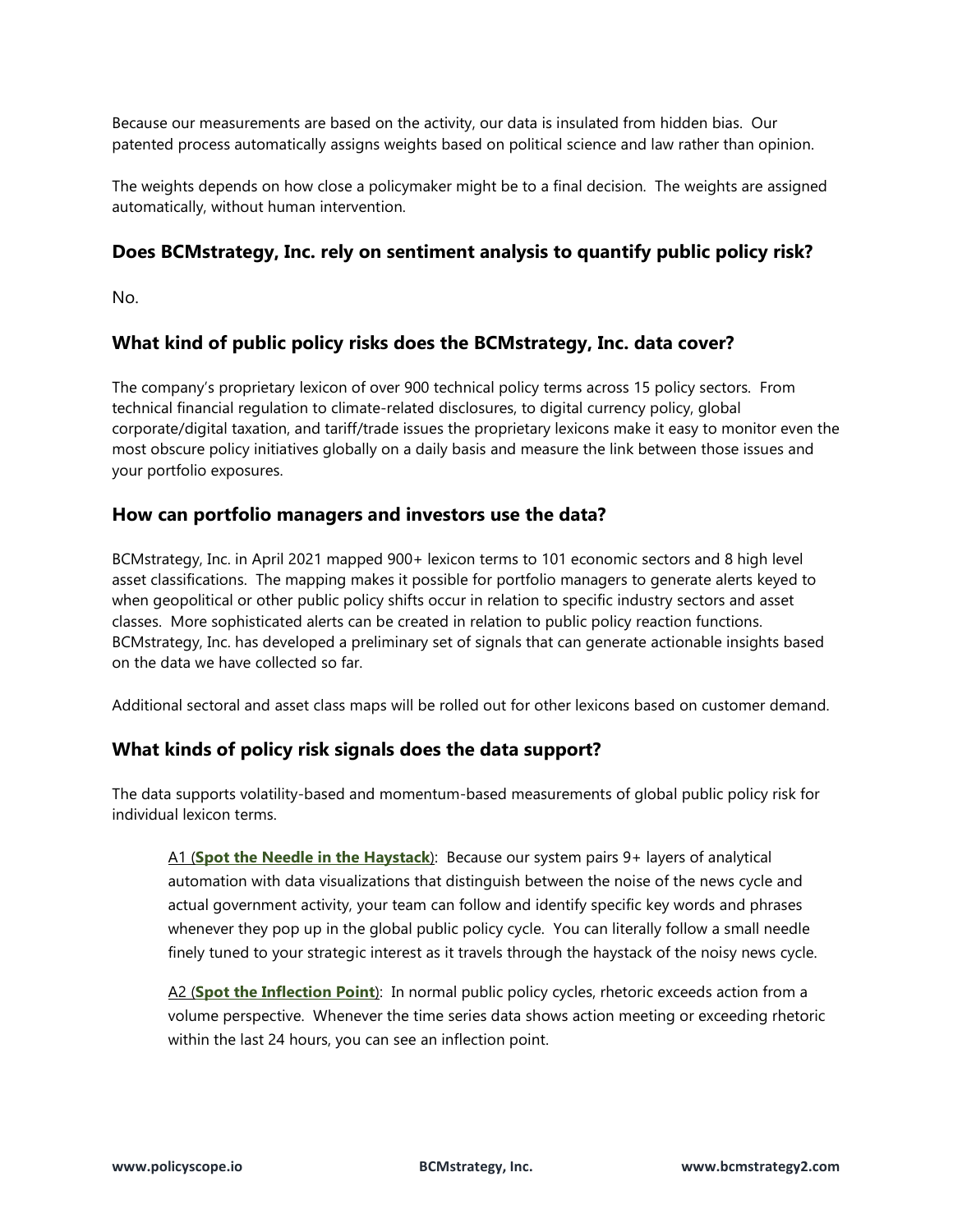A3 (**Hiding In Plain Sight Advantages/Informational Advantages**): The news cycle may or may not report on the government action. If they report on it later, then you have acquired a significant informational advantage which precedes the media cycle.

## <span id="page-2-0"></span>**How much historical data is available?**

For certain issues, the data begins at 1Q2019. Those issues include: digital currency regulation, trade & tariff policy, banking regulation, and Brexit. The remaining data sets (COVID-19 economic policy, climate disclosures, LIBOR transition, ESG disclosures) begin at 1Q2020.

## <span id="page-2-1"></span>**What file format do you use for data delivery?**

We deliver files daily in .csv format.

## <span id="page-2-2"></span>**Do you deliver data through third parties?**

Yes. The full data set (including historical data) is available exclusively through the Bloomberg Enterprise Access Point. To access BCMstrategy, Inc.'s PolicyScope data on the Bloomberg Enterprise Access Point, please visit:<https://eap.bloomberg.com/catalogs/bbg/products/BCMStrategiesPolicyScopeEdition1>

## <span id="page-2-3"></span>**Do you deliver partial data sets or other derivative data?**

Yes. We can customize data feeds, alerts, dashboards, and signals to fit your specific needs. Mapped data is also available as noted above. For more information, please send us an email at: [PolicyMeasures@bcmstrategy2.com.](mailto:PolicyMeasures@bcmstrategy2.com) 

## <span id="page-2-4"></span>**What is the average daily file size?**

Less than 1 MB.

## <span id="page-2-5"></span>**How many files are delivered daily?**

The number of files delivered daily depends on your preferred configuration. Customers on the Bloomberg Enterprise Access Point receive access to 100% of all un-mapped data generated by the PolicyScope Platform daily. Customers subscribed to customized feeds can also customize file delivery options. For example, you can choose to receive one file for each lexicon term to which you have subscribed.

## <span id="page-2-6"></span>**What is the delivery frequency?**

BCMstrategy, Inc. data is delivered once daily.

## <span id="page-2-7"></span>**What time will the files be delivered each day?**

We send out files daily between 8 a.m. and 9 a.m. Eastern Time.